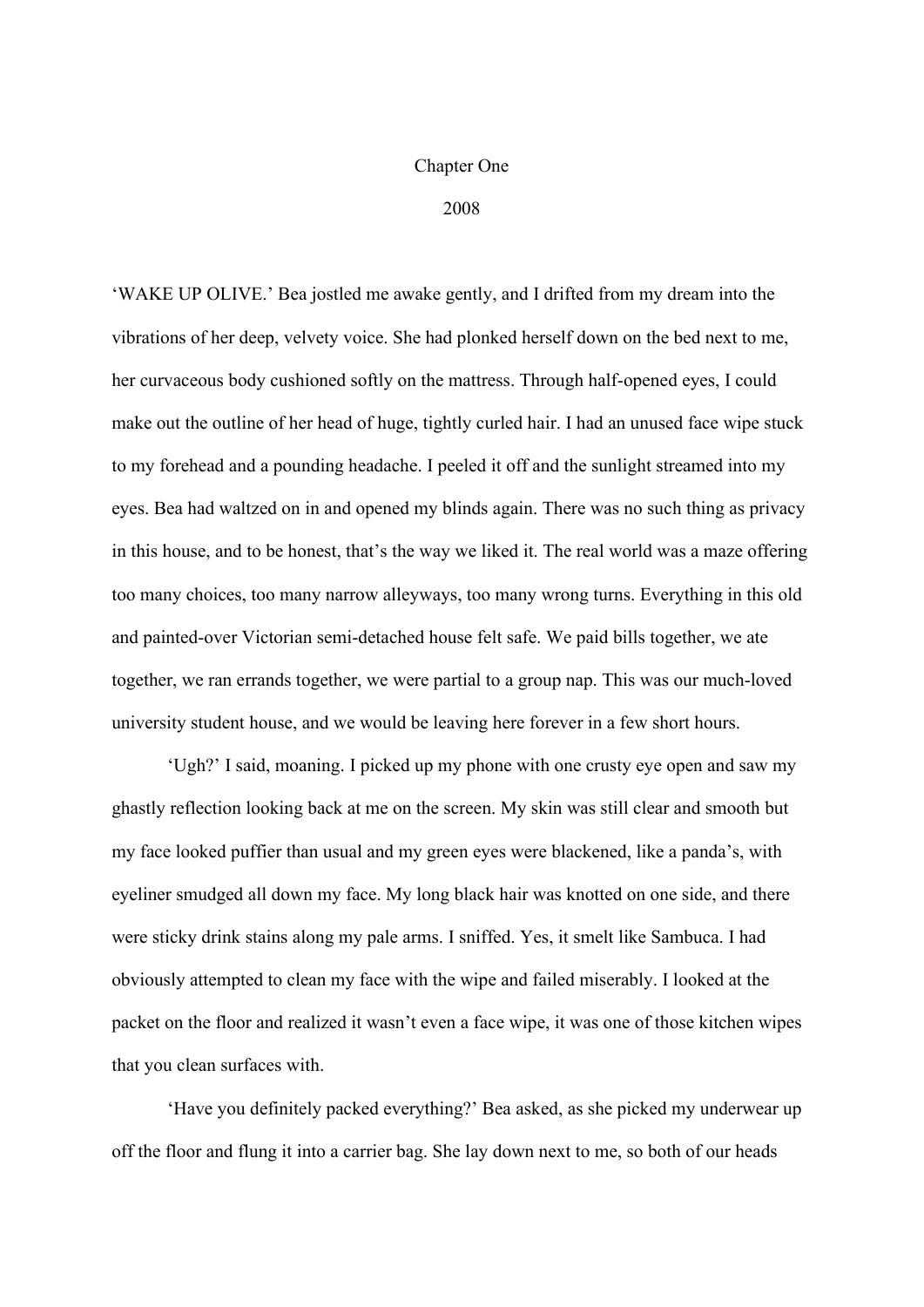were on my pillow.

'Yes. Everything is done. Just a few tiny bits left in a few drawers. Oh my god,' I croaked, 'I sound like Deirdre Barlow. I must have smoked.'

'I did try and stop you. Those horrible Marlboro Reds,' Bea told me, closing her eyes and shaking her head.

'I had such a good time last night …' My voice shook, I was about to cry. 'I don't want us to leave, Bea. I don't want this chapter to be over.'

'Oh Ol. You just need a perspective change. This isn't the end. This is the beginning,' she said, and stroked my unwashed hair.

'I want to stay here for ever.' I nuzzled into her big comfy bosom. 'It's the end of an era. Us four, in this house together. They've been the best years of my life.' I put my hand on hers. She smelt of Ghost perfume. Her cashmere jumper felt so soft. I just lay there, and inhaled her, my best friend. Past boyfriends had sometimes commented on how touchy-feely my friends and I were. We'd often pass out almost naked in each other's beds. They never seemed to properly understand the intimacy of women.

The four of us had gone through the same phases over the years: like wearing all black because it seemed more chic; sporting the same gold friendship jewellery; we even got the same tattoo of a slice of pizza under our left boobs on a holiday in Australia (I know, what?). We all passed our driving test the same year, lost our virginity within a few months of each other, grew up and quoted the same TV box-sets. It definitely felt like the stars had aligned when we all ended up going to University College London to study together. We had made a pact, as a four, that UCL would be our first choice. We all wanted to go to the big city together. But we had to get the right grades at A level first, and that was going to be tough because we had spent so much of school pissing about, going to house parties with boys and smoking too much weed. But results day turned out to be one of my favourite days ever. We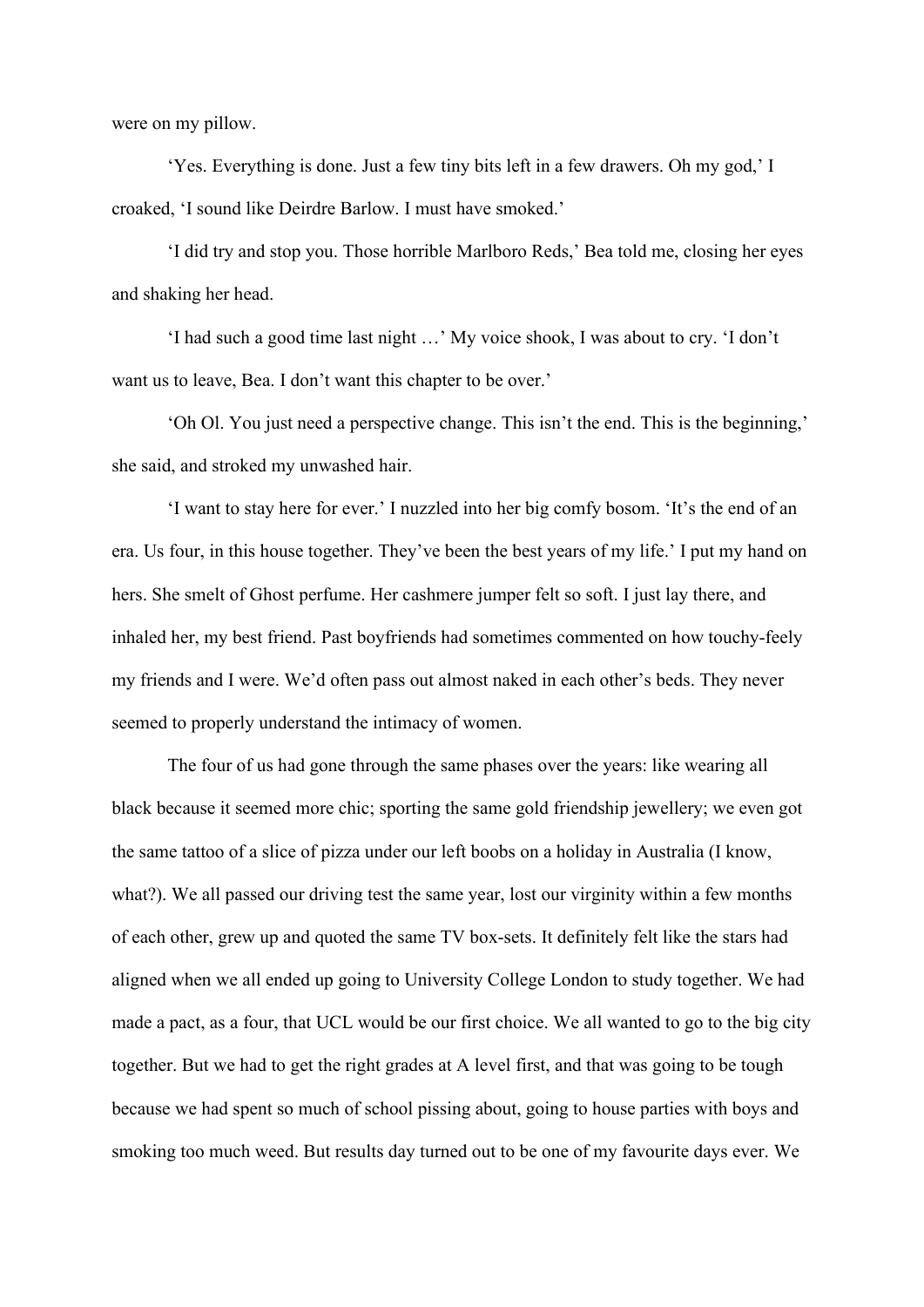ripped open the envelopes together and screeched when we knew we'd be staying as a close unit for another three years. Maybe fear really is the only motivator in life.

We've shared all the same big milestones, the highs and the lows of new boyfriends, break-ups and family dramas. Our lives have pretty much mirrored one another's exactly; with peaks and troughs, like lines on a graph.

'It's been an amazing chapter, babe. But … it's time.' I could tell Bea was sad, but she was also being optimistic. That's Bea all over – the glass is always half full. The constant exhale of everything will be fine. She patted me, and then unclasped my hand, peeling herself away from me. Her presence always felt so motherly, so safe.

'I know, but let me wallow for a bit, Bea. Zeta isn't coming to collect me for ages yet.' My older sister Zeta was driving down from teaching a workshop in Bristol in her battered old mini, so she would be late. She always was – she was notorious for it. It wasn't that she was scatty, just that she was an intensely dedicated charity volunteer, and if someone needed her for something, she would be there for them. She never felt as if she could say no, even if it meant saying no to her own family sometimes. I was glad my big sis was going to come and get me and help with my bags, but it wasn't exactly her priority.

'C'mon. Have a shower. I'll take that big suitcase downstairs for you,' Bea said, as she rolled up her sleeves.

'Don't take it down yet,' I said, tears glistening in my eyes.

'Ol. Look. It's OK. I'm sad too. We all are. But c'mon, you need to get showered.'

I suddenly had a flashback to the previous night. The barman had given us all endless free shots because he fancied Cecily, Bea had ended up doing the worm on the dance floor, and Isla had stolen someone's sombrero.

'How are you not hungover?' I heard a moan from outside the door, directed at Bea. 'Are you an alien?' Cec had appeared in a T-shirt and a lace thong, sucking on a straw in a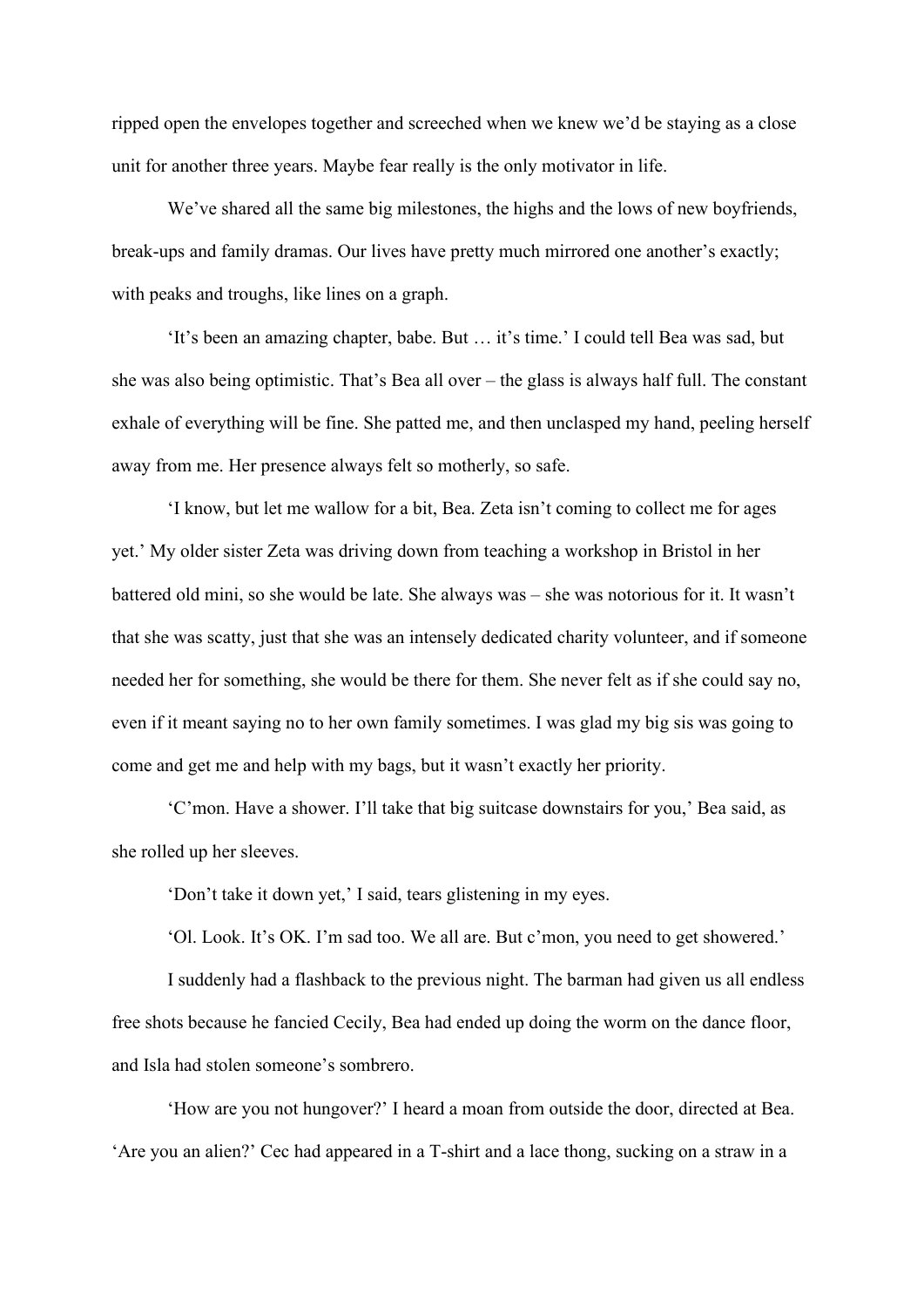water bottle. Her blonde bob was still magically in tact. Her long legs had streaks of fake tan left on them.

'I *am* hungover. But you know me, I can't lie in,' replied Bea, shrugging.

Cec took a running jump and landed on my bed. On top of me. Her naked bum cheek touching my leg.

'Bea, you're so *odd*,' Cec said, and threw Henry, my cuddly toy, at her. It ricocheted off her chest and squeaked. 'God, I feel rough.' She snuggled in under my armpit, laughing and then said: 'Olive you reek!'

'Make room for me,' Isla croaked at the door, her dark blunt fringe flopping over her eyes, and her glasses wonky on her freckled face. 'Guys, I have the fear. Seriously, did I say or do anything weird last night?' She walked across the room, kicked off her slippers and curled up underneath the duvet with us, spooning Cecily. Isla always gets 'the fear', ever since our sixth-form days when she got hammered at our leavers' do on Bacardi Breezers and asked our only male teacher (poor Mr Simmons) 'to dance', as if she was a character in a Jane Austen novel.

'While you're there, Bea, can you take my suitcase down too?' Cec said, pushing her luck.

'Piss off. I'm not your mum,' Bea laughed, rolling her eyes.

'I don't remember much from last night, you know. We really went for it, didn't we?' said Isla. 'I do have a faint memory of us breaking into that park on the way home.' Oh my god, she's right, we had scaled the walls, and it was all Cec's fault. Her and her wild ideas.

'I swear it was the one where Hugh Grant and Julia Roberts hung out in *Notting Hill*,' Cec said, trying to hold down a burp. Living in London as students regularly allowed for these strange night-time adventures.

'You can pretend it was, love,' Bea said, lifting a heavy bag out of the room.